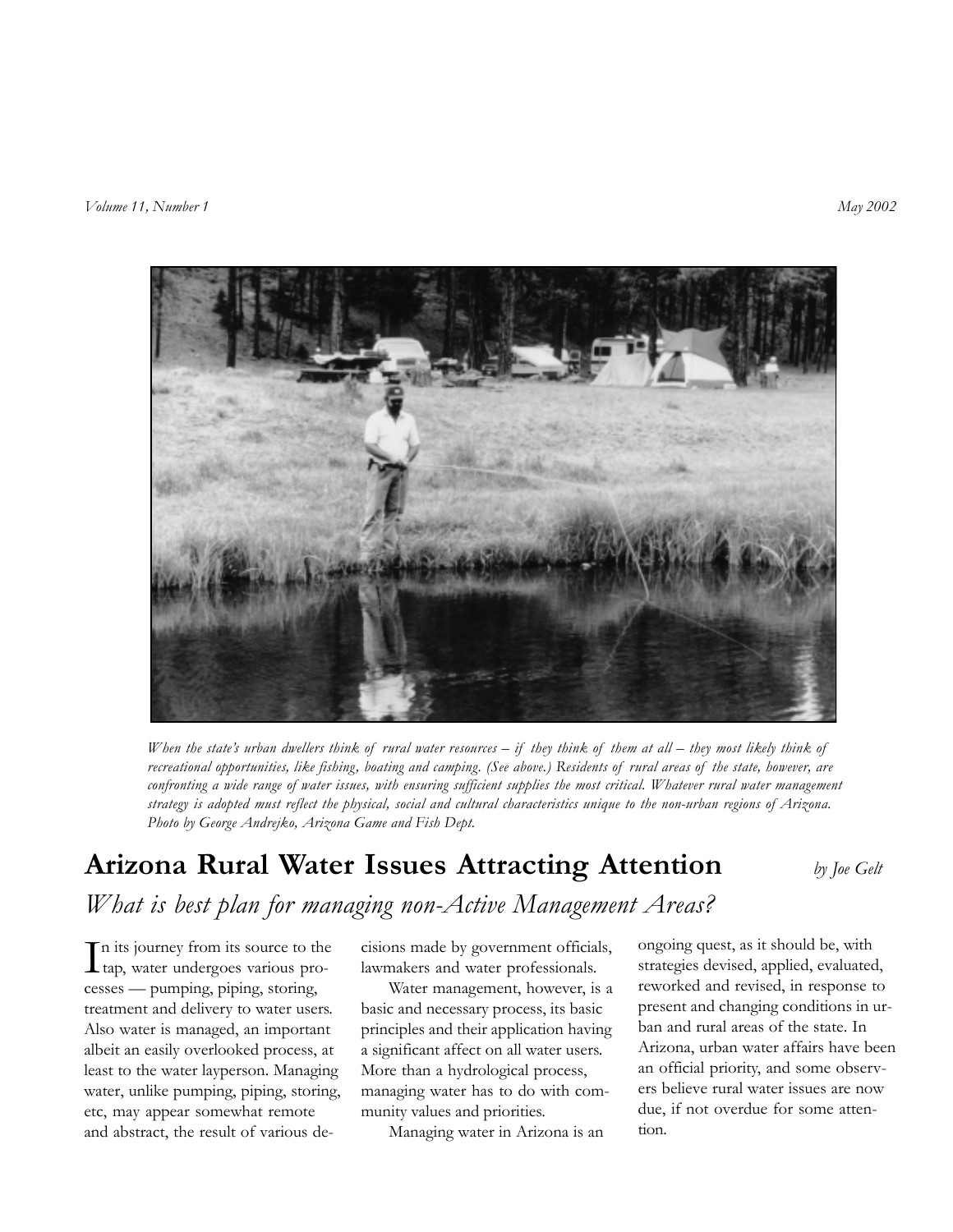#### **WRRC Conference Scheduled**

*Rural Water Issues on Agenda*

The Water Resources Research Center will be conducting a conference May 1 and 2, 2003, in Prescott, Arizona. The intent of the conference is to address various state water issues including rural water concerns. More information will be forthcoming as further arrangements are made.

## **Urban/Rural Water Management**

Speak of water management in Ari- $\sum$ zona, and most people will think of Active Management Areas. The term is self-explanatory: an AMA is an area where water is actively managed. Established by the state's Groundwater Management Act (GMA), AMAs are areas of official concern and have attracted varied support, both financial and technical. Their goal is to manage water resources to decrease groundwater depletion. AMAs contain the bulk of Arizona's population, with over 80 percent of its residents residing within such areas. Arizona's major urban centers are within AMAs.

There are, however, other parts of the state to consider. With AMAs the most visible and active water management unit within the state, these other, mostly rural areas, are often defined in reference to them, as non-AMA regions. Non-AMA parts of the state cover a greater expanse than AMAs, with 87 percent of Arizona's land outside AMAs. What is most distinctive about non-AMA regions, when compared to AMAs, is that the former are subject to limited regulatory oversight in managing their water affairs.

(It should be advised at the outset to be wary of too closely identifying non-AMA with rural locales and AMA with urban areas. Understanding "rural" as referring to life-in-the-country, with relatively sparse population and various natural amenities complicates any such

tidy alignment. AMAs may in fact include the populous areas of the state, but they also include areas that would generally be understood as rural. This is especially true of the Santa Cruz, Prescott and Pinal AMAs*.* On the other hand, if areas not included within AMAs are viewed as rural, what is to be made of Flagstaff and Yuma, both fairly good sized cities not located within AMAs?)

#### **Growing Need for Rural Water Management**

 $\int$ arious recent developments provide cause for paying increased attention to non-AMA water affairs. Prime among them is the growing population in many Arizona rural communities. Many people are drawn to rural areas in search of a change of life amidst an attractive natural setting. Some relocated urban dwellers willingly accept the burden of a long commute as a fair price to pay for rural amenities.

Technology also might play a role in increasing population in rural areas. Amongst its touted benefits, technology claims the potential of freeing people of the need to work in a centralized workplace. More workers might then relocate to Arizona rural areas, their business conducted via fax and email. Also, many retired folks are back country bound, to live at least part of the year in an Arizona paradise of their choice.

Many rural residents hope and expect economic development will come knocking as part of this pattern of growth. Rural communities that are hurting economically likely would be pleased to attract outside development. Development made the news this past year when power plants were proposed for various rural areas of the state. This became a contentious issue, with the availability of water supplies central to the debate.

For example, the Arizona Corporation Commission voted unanimously last fall to reject the proposed Big Sandy electric generating plant. ACC Chairman Bill Mundell said, "There were too many unknowns and unanswered questions on the impact the power plant would have on the water in the area." Water supplies also will likely be an important consideration as other, possibly more attractive economic opportunities arise.

Further prompting rural communities to take on water management planning is the Growing Smarter Legislation. Growing Smarter requires that some rural communities add water elements to their general plans.

The above would seem to indicate that rural water management represents an expanding field of interest in the state. In preparing for the future, rural communities are confronting various water resource questions: Are available water supplies adequate to support growth and development? How can water be used more effectively? Is importing water into an area a possibility? Is growth management an option for working out the means of allowing new expansion without compromising rural amenities and values and threatening water supplies? How should groundwater be managed to ensure future supplies and the preservation of riparian areas? What criteria should be used to determine if a proposed activity, such as a power plant, be approved in areas of limited water supplies?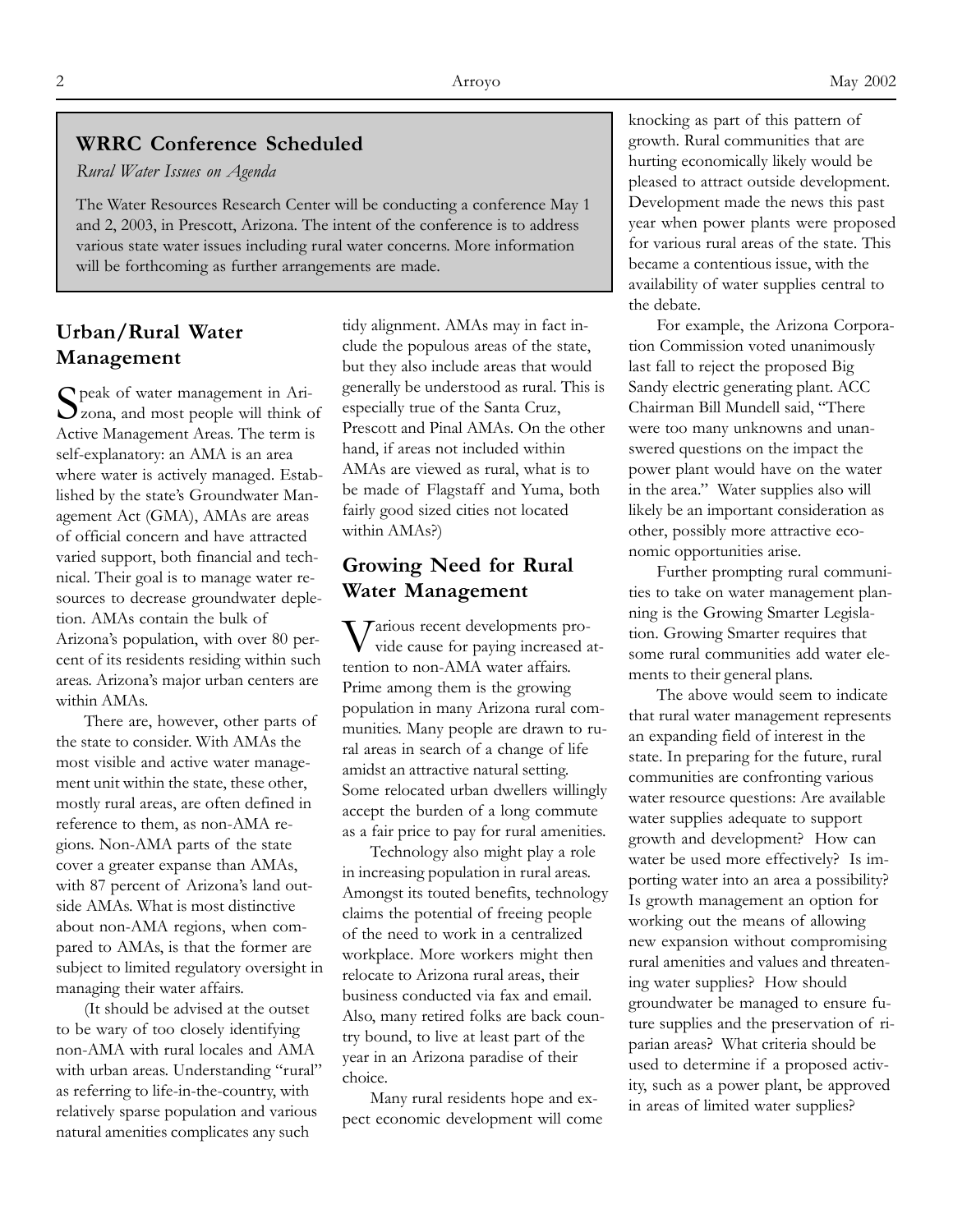# **Rural Life and Water Management**

Whatever water management plans are devised, whether for non-AMAs or other defined areas, must reflect the social and cultural characteristics of these areas as well their geological and hydrologic conditions. Effective water management generally discounts one-size-fits-all solutions, in favor of a more tailored fit that measures the unique conditions of an area. What are the distinctive features of rural areas of the state and their residents that might influence water management strategies?

That various areas of the state are collectively designated as rural indicates they share some characteristics, mostly having do with population density. Rural regions are areas of relatively sparse population, at least compared to urban areas. This gives them a special status in a state such as Arizona with a rapidly expanding population. People with roots in rural regions may feel protective of their home territories, as newcomers to the state move into their areas to become full-time or seasonal residences.

Along with an interpretation of demographic information, other urbanrural differences must be considered as part of a rural profile. Although a risky area for generalization, a case might be made that rural folks share certain social, cultural and political values that are somewhat distinct from those prevailing in urban areas. For example, in the political sphere, rural residents tend to be more conservative than citizens in large urban centers.

Further, the distrust of government shared by many rural residents colors their perceptions not just of federal policy but also state actions. Government officials often must tread lightly when operating in rural areas. They must first prove themselves, usually by carefully involving local residents when

considering due courses of action.

A distrust of government is sufficiently ingrained in some rural residents to cause them to be protective about their water resources, to stave off any possible government interference. In water affairs, the Arizona Department of Water Resources (DWR) is often viewed as the government intruder, its activities watched with wary eye lest the agency try to impose AMA rules in non-AMA regions or, worse, attempt to create new AMAs to gain a regulatory foothold. This controversy is being played out along the upper San Pedro River between local interests and DWR, as the Upper San Pedro Partnership, a particularly active local organization, and the state agency consider ways to manage water in the area and preserve the flow of the San Pedro River.

Whatever commonalities exist among rural areas geography, geology and climate are not among them. Arizona is a state of contrasts, and rural areas, scattered throughout the state, reflect the prevailing geological and climatic differences of their locations. For example, precipitation varies among rural areas, with the rim country receiving more than southern desert areas. Temperatures also range greatly. Also surface water is found variably throughout the state, and the occurrence and accessibility of groundwater varies in different regions. The San Pedro and Safford Valley areas have available groundwater supplies while Payson, Pine, Strawberry and other rim communities lack groundwater resources. Williams and Flagstaff must drill deeply to reach groundwater. All this matters when water management plans are made.

# **Rural Areas Lack Management Resources**

anaging water is a complex task, and rural residents, although protective about ensuring local input and

control, at the same time realize they cannot completely rely on their own resources to do the job. To solve complicated water problems, assistance is needed, both information and expertise, yet rural communities often come up short in both categories.

DWR maintains offices within each AMA that gathers information, with staff trained to interpret data for water management decisions. Rural areas are without this resource and often rely on fragmentary or incomplete information when making their water decisions. This situation seriously handicaps water management planning.

Rural areas come up short compared to urban locations in other respects as well. Urban areas often are served by large municipal water companies staffed by highly trained water professionals. This represents another source of expertise for water officials in urban areas. Rural communities are not usually so fortunate, often served by small water companies without a

*Arroyo* is published by the Water Resources Research Center, College of Agriculture and Life Sciences, University of Arizona, 350 N. Campbell Ave., Tucson, Arizona 85721; phone; 520-792- 9591; email: jgelt@ag.arizona.edu Each issue of *Arroyo* focuses on a water topic of current interest to Arizona. A list of past *Arroyo* topics is available upon request, and back issues can be obtained. Both list and past copies are available on the WRRC web site: (www.ag.arizona.edu/azwater/) Subscriptions are free, and multiple copies area available for educational purposes.

Water Resources Research Center Director, Peter Wierenga Editor, Joe Gelt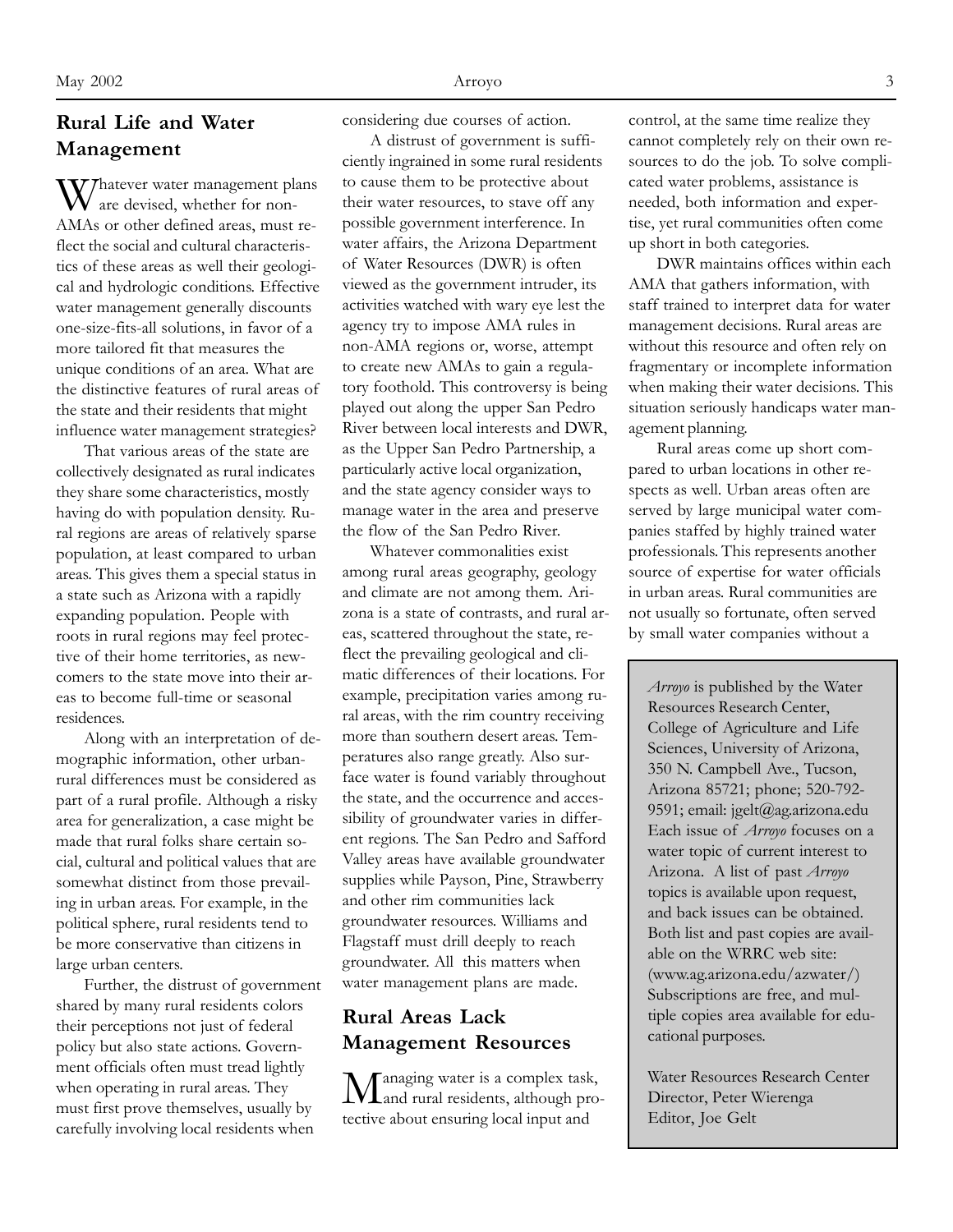cadre of water professionals. Indeed, not only are many of the small utilities serving rural areas unable to provide water expertise to the community but such utilities are often in need of technical assistance themselves. Some of the larger rural communities, however, have the high-level support of professionals.

Usually operated as private enterprises, small water companies serving rural areas generally do not have the political responsibilities of public agencies. For example, they do not necessarily have to release information to public officials for planning purposes, although such companies are usually very cooperative.

A variety of state and federal agencies assist rural communities by providing water information and expertise. The U.S. Geological Survey, long in the business of gathering water information, is a prime resource for water supply and sustainability information. The Arizona Department of Environmental Quality (DEQ) assists rural communities with various programs including the Monitoring Assistance Program, Source Water Assessment Program and Capacity Development Program. DEQ's Drinking Water Section conducts workshops throughout the state addressing compliance needs with present and future regulations. Also DWR has taken a supportive role in encouraging rural areas to work out water management plans. (DWR's activities in this regard are more fully discussed later.)

Some rural water support needs are thus met yet often in a patchwork fashion, with various informational gaps remaining. Water management decisions therefore are sometimes made with incomplete information. Even such basic data as pertaining to aquifer depletion may not be available to rural communities. In regards to formulating rules to manage water in rural areas, State Representative Tom O'Halleran says, "Consider for example a simple issue like

well impact rules. We don't know enough about the geology under most of these areas to be able to implement such rules."

The lack of a rural tax base further complicates the situation, with rural budgets already often strained without the added expense of water resource studies. This leaves rural officials without the means to contract needed expertise and services to support water management efforts*.*

#### **History of Arizona Rural Water Management**

Efforts have been made at various times to manage water in rural areas of Arizona. The issue got some attention as early as the 1940s and later in the 1950s, when groundwater pumping was beginning to be recognized as a state concern. What was accomplished at that time at best was a rudimentary water planning effort, with limited application. A more ambitious undertaking that included rural areas occurred in 1970 when the Arizona Water Commission developed a state water plan, considered the first comprehensive effort at water management in the state.

Rural water issues got some later attention during the late 1980s and early 1990s, during the water transfer era. At that time, urban centers looked longingly at rural areas as possible sources of water supplies for their growing populations. Rural areas felt threatened, fearful that urban areas were exploiting their water supplies, to their environmental and economic disadvantage. Legislation resulted that limited interbasin transfers of water into AMAs.

Soil Conservation Districts, later called Natural Resource Conservation Districts, engaged in rural water planning, although their efforts tended to be piecemeal, with a focus often on limited geographic areas. Critics claim that although some valuable information was gathered, the work often was marred by a reluctance to take on controversial issues in fear of offending local interests.

In 1980, the Groundwater Management Act (GMA) was passed creating the Arizona Department of Water Resources. The law in effect heightened state interest in water planning and management by establishing water resource priorities and a legal framework for enforcement. The law, however, only applied to specific areas of the state designated as Active Management Areas. These were areas where groundwater overdraft was a concern.



Although the GMA focus was limited to newly created AMAs, its passage might have indirectly benefitted rural areas. By placing water planning and management on the public policy agenda, the GMA broached a topic with implications beyond its designated AMAs. The act in a sense also established non-AMA regions. A question thus raised, albeit indirectly was: What about water management in non-AMA regions? Although focusing its administrative attention on AMAs, DWR also was empowered to work with non-AMA regions on water management goals.

Meanwhile the need to manage rural water was variously acknowledged. The 71st Arizona Town Hall took on the issue in October 1997. In addressing the theme "Ensuring Arizona Water Quantity and Quality into the 21st Century," the Town Hall report advocated a statewide water planning effort, with representatives from various rural communities meeting together to plan water management strategies. Further, the report emphasized that local control was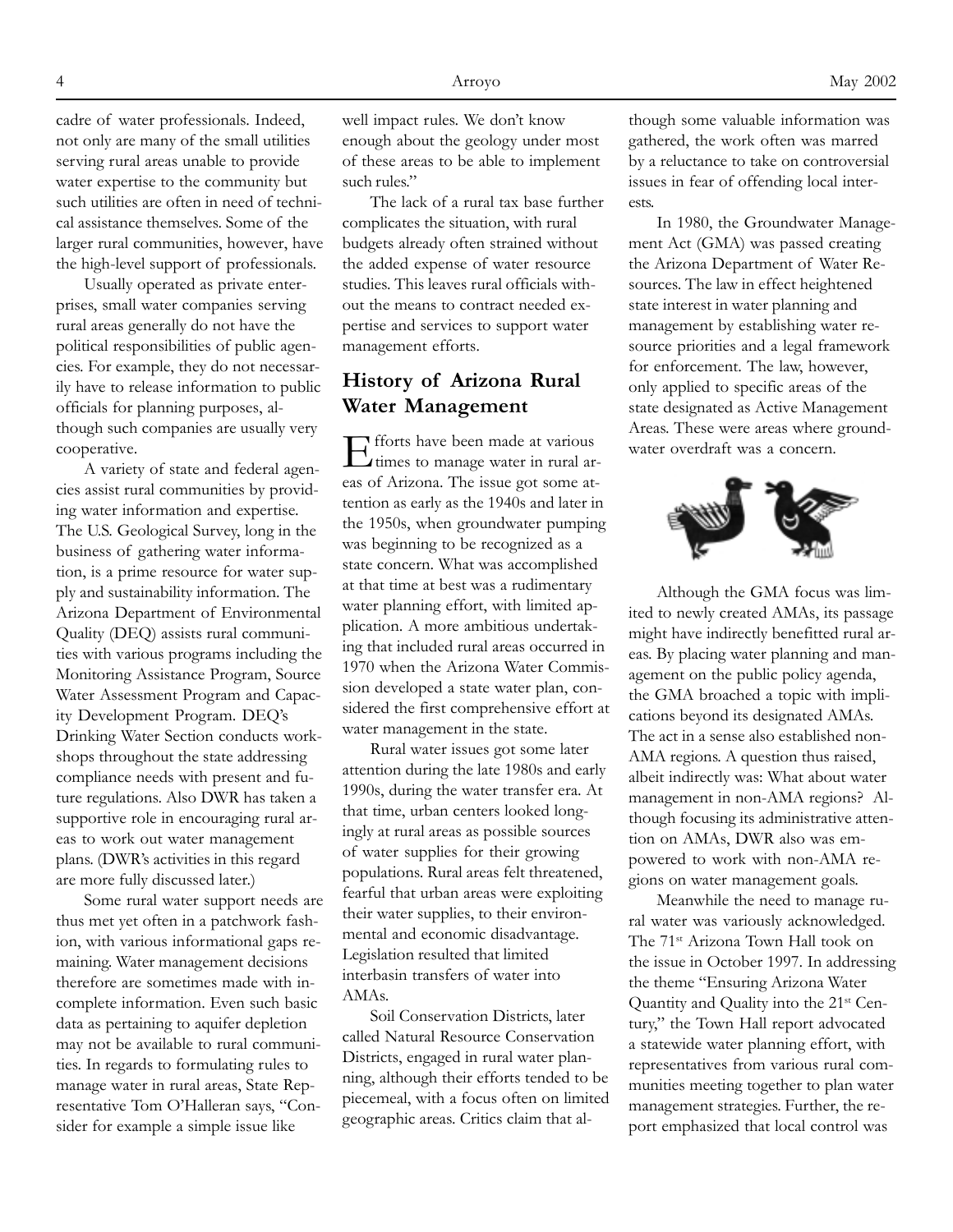an essential ingredient of any rural water management effort, with stakeholders devising strategies appropriate for their areas.

A later and much different kind of deliberative body, the Governor's Water Management Commission, noted that water resource planning has not been a coordinated effort in Arizona. Its Summary of Recommendations, issued last September, states, "The focus of planning within the state has been on those water providers who are located in AMAs. ... Water providers outside of AMAs are generally left to their own resources for future planning." The GWMC called for establishing a forum to address statewide water planning. The GWMC also supported rural water planning efforts by urging the Governor and the Legislature to increase financial support for the Rural Watershed Initiative, a state funding source that supports the work of rural watershed groups in identifying and addressing water resource issues.

## **DWR's Rural Water Management Role**

 $\mathbf{W}^{\text{ith the establishment of the}}$ Arizona Department of Water Resources, a state agency was created with the potential to encourage and support water management throughout the state. Initially the agency was mainly occupied with the affairs of the AMAs as they worked out their management plans. This seemed as it should be, since DWR was created by the 1980 Arizona Groundwater Management Act, and the AMAs' job was to develop and apply GMA-mandated water management plans.

Rural, non-AMA regions were later found also to have water management needs, and DWR needed to shift gears to work with these areas to assist them in managing their water resources. Its concentration on AMAs, however,

committed DWR to a particular plan of action in specific geographic areas. Whatever justifications existed for applying the AMA model to identified urban regions did not apply to rural areas of the state. Such areas are too varied, too diverse, to be managed by AMA strategies. What hitherto defined water management in the state needed to be rethought, to better identify a strategy tailored to effectively address the water concerns of rural areas of the state.

This was the situation about three years ago when DWR began to take a more active role in rural, non-AMA water affairs. In its search to identify a management strategy workable in rural areas of the state, DWR considered various efforts before finding a program to its liking. Developed by the Napa Natural Resources Conservation District in California, the program took a stewardship approach. Instead of top-down, an approach increasingly in disfavor in the natural resources field, the stewardship plan relies on local input and focuses on relatively small geographic areas. The program also urges certain perceptional adjustments, with problems and solutions to be viewed in a more positive light as concerns and options.

DWR set to work by encouraging rural, non-AMA regions of the state to form regional watershed groups or organizations, to function as management units outside the AMA mold. Whereas AMAs were established to fulfill GMA mandates, the watershed groups were formed to develop their own management plans suitable for their own watershed areas. Input from local citizens and involved parties or stakeholders is considered critical to ensuring that a suitable strategy emerges, in response to the unique circumstances and conditions of rural areas. Decentralization is a key term.

For its part, DWR provides technical assistance, with agency staff assigned to work in the field and help organize rural watershed groups. Initially seven watershed groups were involved in the program, including the Prescott and Santa Cruz AMAs. Subsequent changes to program rules excluded the participation of AMAs. The number of watershed groups now participating is 17. (See map on page 6.)

DWR also administers the Rural Watershed Initiative, a funding source for watershed groups to conduct water resource studies. Governor Jane Hull created the RWI in 1999, with the Legislature appropriating \$1.2 million in FY 2000, \$500,000 in FY 2001 and \$500,000 in FY 2002. RWI funding has enabled watershed groups to attract further support from local, county and federal agencies. Organizing a watershed group is a prerequisite for a rural region to receive RWI funds.

The watersheds groups are defined by various criteria, with groundwater basins, surface water basins, surface water drainage basins and designated geographic areas used as defining characteristics. They go by various designations including alliance (Northern Gila County Water Plan Alliance), council (Northwestern Arizona Watershed Council), partnership (Upper Little Colorado River Partnership), water study (Coconino Plateau Regional Water Study), management (Little Colorado River Multi-Objective Management), geographic location (Arizona Strip) or river segment (Middle San Pedro).

Most of the state, except for areas along the Colorado River, is included within this 17-unit watershed network. Some of the groups had originally organized to meet certain DEQ requirements and evolved to serve this new function, of developing a water management plan for a watershed. Communities along the Colorado River face unique conditions due to legal intricacies of Colorado River management. (See sidebar on page 9.)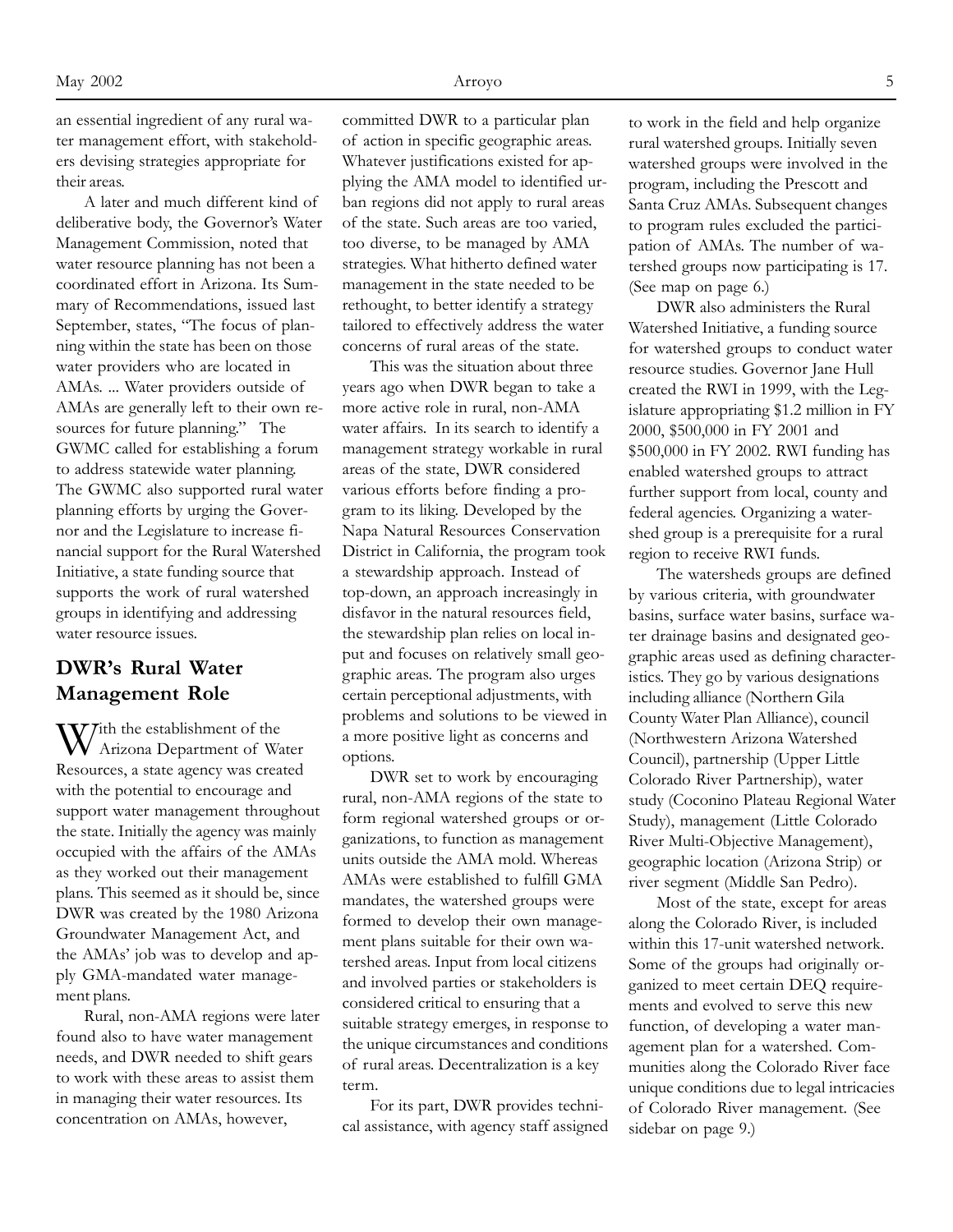Membership of the groups consists of stakeholders representing various interests in the area, with folks who live or own property in the area making up the grassroots of the organization. Also, representatives of local and county governments have a role in the organization. Stakeholders also include agencies and organizations with an interest in the area but with roots stretching beyond local soils. The latter include state agencies such as the Arizona Department of Environmental Quality and Arizona State Land Department and various federal agencies such as the U.S. Forest Service, the U.S. Bureau of Reclamation, and the U.S. Fish and Wildlife Service. Non-governmental entities such as The Nature Conservancy and the Grand Canyon Trust are involved in some of the groups.

# **Workings of Watershed Groups**

This in brief is the organiza-<br>tional framework in place, or in the process of being put in place, to address the water management needs of rural, non-AMA regions of the state. In working out their management plans, the watershed groups' primary task is to determine if present water resources are sufficient for future needs. If not, plans must then be adopted to deal with the situation, with different strategies applied to accomplish different ends. Theirs is not an easy task.

Is this present game plan as devised and developed to this point capable of fulfilling water management expectations? Do they have access to the necessary resources, including the technical assistance and financial wherewithal, to do the job? Do the watershed groups have the necessary leadership and organizational strengths for the task?

With their unequal strengths and abilities, the watershed groups could be **Arizona Watershed Alliances**



- 
- *3) Northern Gila County Water Plan Alliance*
- *4) Lttle Colorado River Multi-Objective Management*
- *5) Silver Creek*
- *6) Show Low Creek*
- *7) Upper Little Colorado River Parthnership*
- *8) Eagle Creek*
- *9) Upper Gila*
- *10) Lower San Pedro*
- *11) Middle San Pedro*
- *12) Upper San Pedro Partnership*
- *13) Upper Bill Williams*
- *14) Northwest Arizona Watershed Council*
- *15) Upper Middle Verde River Study*
- *16) Coconin Plateau Regional Water Study*
- *17) Arizona Strip*

variously ranked, from the highly knowledgeable and sophisticated to the essentially ad hoc. The Upper San Pedro Partnership and the Upper and Middle Verde Studies are generally considered among the former. Among the earliest established, these groups, representing large communities, have the advantage of their longer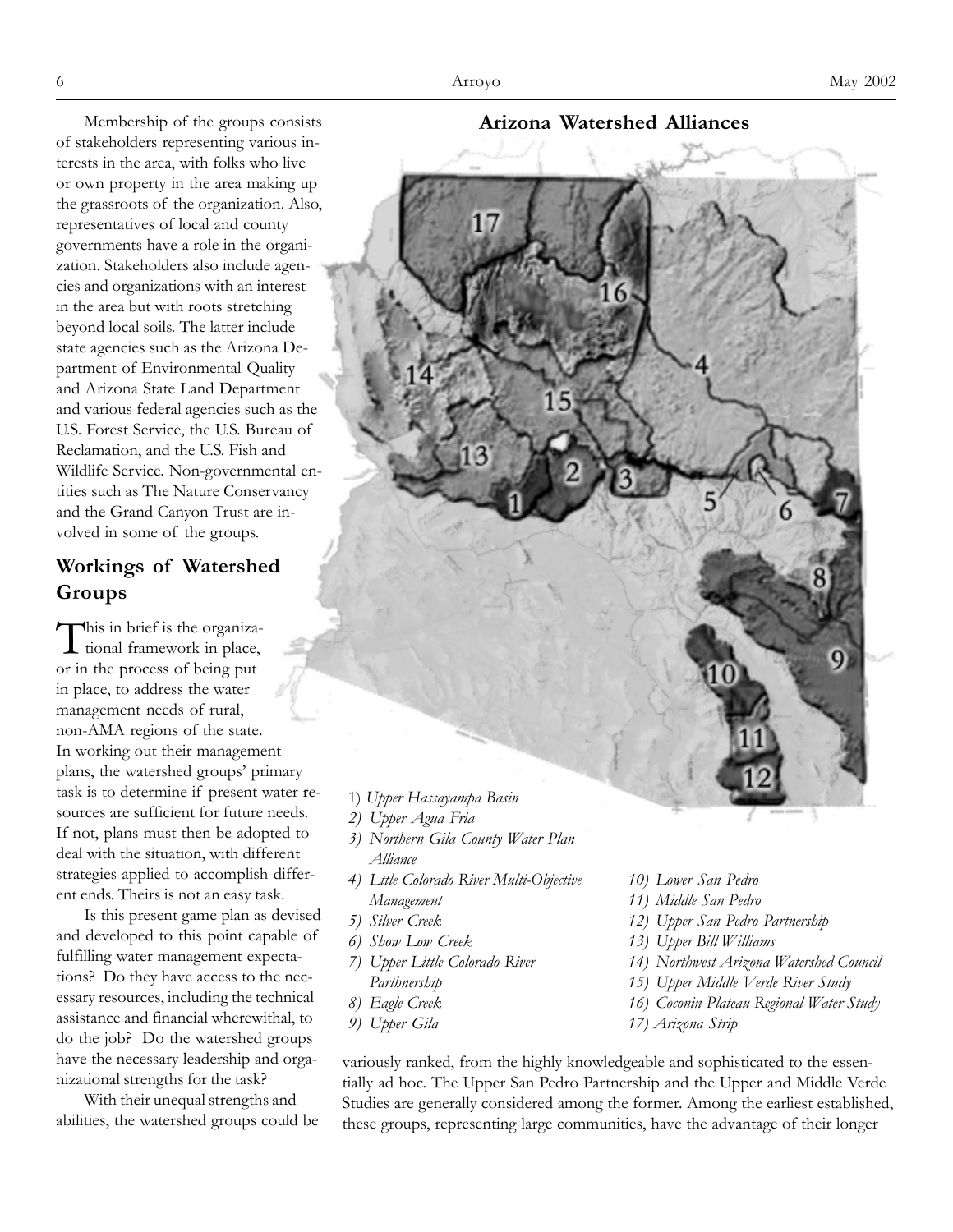tenure. They have attracted support and wide participation and have an established track record to show for their efforts.

Other groups are relatively new to the game, some with membership mostly consisting of concerned citizens or cattlemens' association members. The Upper Hassayampa, now in its organizational stages, is the most recent effort. The Nature Conservancy, a leader in organizing the group, is currently attempting to involve the city of Wickenberg. The Upper Bill Williams also is newcomer, formed in response to the possibility of Prescott developing a pipeline from the Bill Williams River to their basin.

Not all the groups therefore are equal to the task. Some have yet to take the first serious step of bringing all stakeholders to the table to map out a course of action, while still others have sufficiently progressed to operate with subcommittees to focus attention on specialized issues. Some of the smaller groups lack a clear understanding of what makes up a water management plan while a few of the more advanced organizations have hired consultants to work with them in developing their plans. Clearly technical assistance and coordination among watershed groups are in order.



With DWR the obvious source of such assistance, the question naturally arises: Is DWR's commitment to encouraging rural water management backed by its ability to provide the assistance needed to accomplish the task? DWR staff devoted to working with rural communities is limited in number, with three members assigned to work in the field. In providing varied expertise over a vast area, DWR staff is covering a lot of ground, in both expertise and geography. Current DWR staff may be stretched rather thin considering the job that needs to be done.

Funding also may be problematic. DWR administers the Rural Watershed Initiative that provides funds to watershed groups for projects devoted to rural water planning and management. But as with DWR staff commitment, funding is limited. The Legislature appropriated \$1.2 million in FY 2000 and \$500,000 in FY 2001 and FY 2002. Another \$500,000 is hoped for FY 2003. Many question whether this level of funding is adequate. As previously noted, the Governor's Water Management Commission recognized a need for increased RWI funding to help rural watershed groups identify and address their water resource issues.

Increased funding however may only be part of the solution. With limited available technical assistance, some watershed groups may not be able to even accurately identify suitable research priorities. Funds therefore might not always be used effectively to ensure that work is done directly relevant to water management needs. This concern has attracted critics who claim that, although RWI funds support needed and relevant studies, monies may potentially be spent on projects with a limited and narrow focus. They say studies are sometimes done when a watershed group has no overall plan or framework in place to ensure application of results. The shelf-life of such a study may therefore expire before its findings or recommendations can be acted upon.

Meanwhile the different watershed groups themselves have organized to better promote their common interests. Established three years ago, the Arizona Watershed Alliance is an effort to seat rural water interest from different areas of the state at the same table to pursue matters of mutual concern. Quarterly

meetings are scheduled in various areas of the state.

The alliance is recognized as having potential to benefit its members. It's an effort at self-help, with representatives of the various watershed groups identifying common problems while sharing solutions. Alliance plans include participating in identifying studies for RWI funding. DWR is currently working with the alliance to develop a web site, to serve as a tool for sharing information. The site will include information about the organizational makeup of the watershed groups, their completed and in-progress studies and plans for further work. The site also will include the management plans of watershed groups as they are completed. Information about funding possibilities and legislative activities also will be included. The web site will be a joint DWR and alliance project. (The web site, still under construction, is located at water.az.gov/watershed)

#### **More Work Needs to be Done**

How then are efforts made thus far at managing rural water in the state to be characterized? Various pieces are in place, with DWR now on the job providing support to watershed groups, both technical and financial assistance. Seventeen watershed groups have organized within the state to various degrees. Yet when what needs to be done is considered, these developments might be viewed as preliminary activities. Due to state budgetary constraints limiting the number of DWR staff dedicated to the rural watershed effort, the level of support DWR has thus far provided falls short of the needs of the rural watershed groups. In this sense, the movement thus far might be characterized as a work in progress, with some accomplishments to date but much more remaining to be done.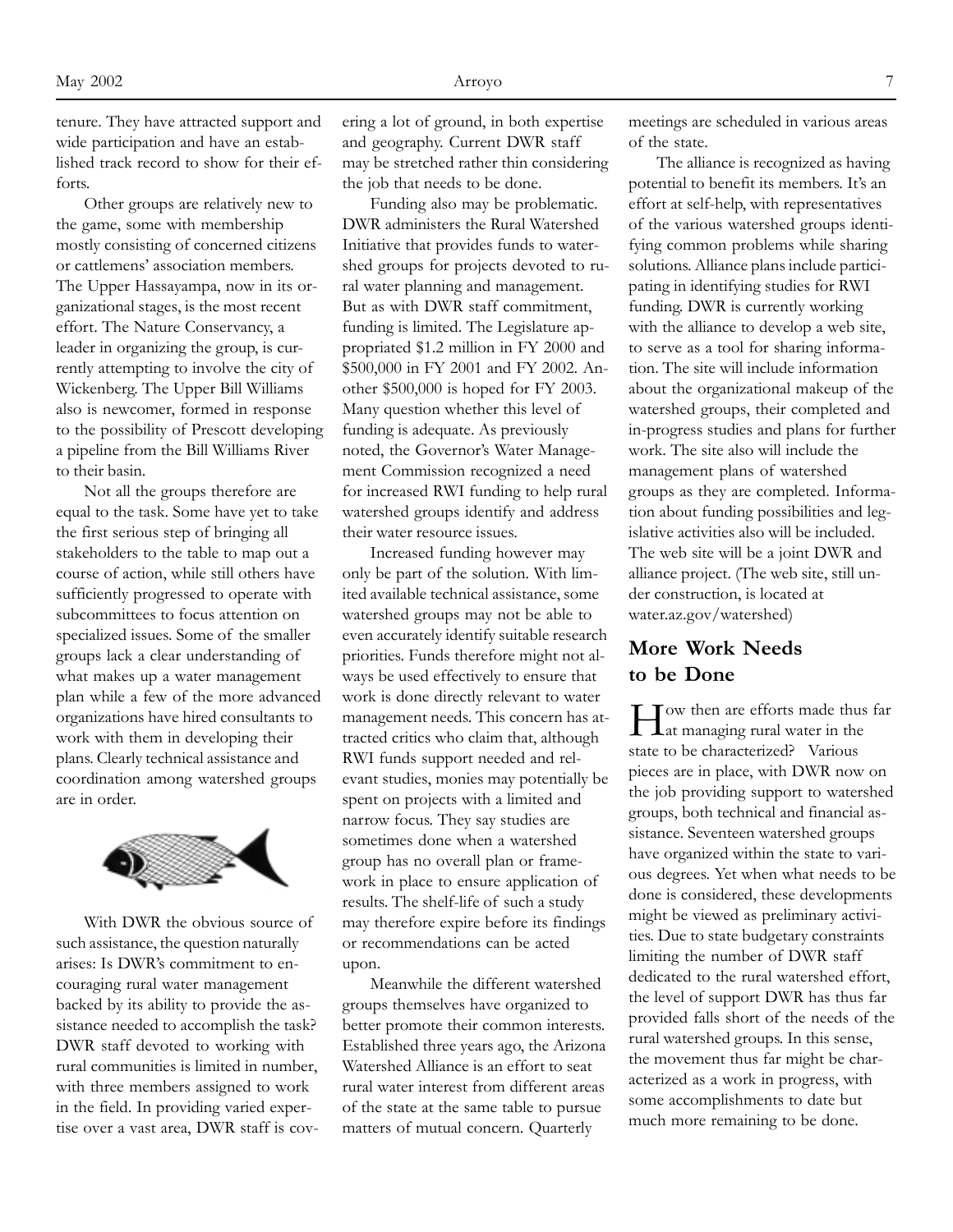One of jobs to be done is to deal with a dilemma inherent within the rural water management movement. In recognition of the general distrust many rural residents feel toward government authority and intervention, watershed groups themselves are responsible for developing their own water resource plans. This is premised on the belief that stakeholders at the local level, rather than distant government bureaucrats, know best what works in their areas. In its role of encouraging all participants to commit to a management plan, however, the watershed groups themselves become an authority figure, possibly to be resented in turn by some disgruntled stakeholders.



Yet at some point, for a management plan to succeed, general agreement among stakeholders is necessary. In the best of circumstances, a shared sense of purpose would prompt such agreement. In the absence of this, some kind of entity might be needed, possibly along the lines of a regional water authority or an irrigation district. Such an entity would be a resource for all member agencies, and it would have the authority to enforce general compliance with a management plan among all stakeholders. The present watershed organizations may serve as effective working groups. Yet between the development of a plan and its actual implementation is a grey area, where some degree of enforcement may be needed.

(AMAs do not confront such a problem in implementing components of their water management plans since they have the authority of the GMA behind them.)

Some rural officials say that at some point the Legislature might consider authorizing some kind of regional entity to oversee the planning and management of water resources within a watershed. A regional entity could help boost broad based planning efforts such as watershed-wide conservation or effluent use programs. A regional authority would especially be an advantage to watersheds contending with several cities and towns within their boundaries. For such a watershed-wide entity to be effective, it would possibly need some kind of taxing authority to support its operations. This would likely spark lively controversy among rural interests.

According to State Representative O'Halleran legislative action on rural water issues would be premature at this point. He says, "We need to bring the parties together first to identify the issues and a vision for the future of rural Arizona. For the Legislature to act without the necessary information — which it doesn't have right now — would be counterproductive."

#### **Water Resource Options**

Communities, whether urban or rural, manage their water resources to ensure a sustainable supply. This calls for careful planning or what in effect could be termed hydrological bookkeeping, with available supplies listed on one side of the ledger and future water needs on the other. In a semi-arid state with a growing population like Arizona, the columns won't always balance, with future water needs often expected to outpace current supplies. What is rural Arizona to do?

A popular course of action is to seek additional water supplies. This is premised on the perception that a deficient water supply is like a partially filled vessel, in need of a siphon to transfer water from one source to another to replenish the supply. What additional water resources then might a rural community tap?

Once a controversial topic, water transfers are again attracting attention as a possible source of water supplies, this time among rural water interests. Water transfers first served as a tool for urban water interests to pump water from rural locales for use in urban areas. Water thus transferred from rural to urban areas. Rural residents eventually objected, claiming their water was being exploited, to the disadvantage of their lands and communities. Laws were passed to control the practice.

Some rural officials now regard water transfers more positively, as a possible strategy to acquire additional water supplies for their communities. Transferring water from one rural basin to another could provide the needed water resources for a community to grow and develop. For example, the development of a well-field in the Douglas basin for the Upper San Pedro Watershed has been discussed. A few rural water officials even speak of importing water from out of state, despite formidable legal obstacles.

In attempting to adopt water transfer tactics rural officials, however, may confront legal obstacles originally once put in place to protect their interests from urban encroachment. What once served to protect rural interests might now prove a disadvantage. The irony of the situation is not lost on some urban officials. A SRP manager reminisces that he once advised rural interests to be cautious of what water transfer restrictions they advocated until "they decide what they want to be when they grow up." Interbasin water transfers, however, are not a promising source of water for rural communities since few basins have the surplus supplies to provide another basin.

In what would be a very ambitious water transfer undertaking, plans are being considered to bring Colorado River water to Northern Arizona. With shades of CAP, this venture involves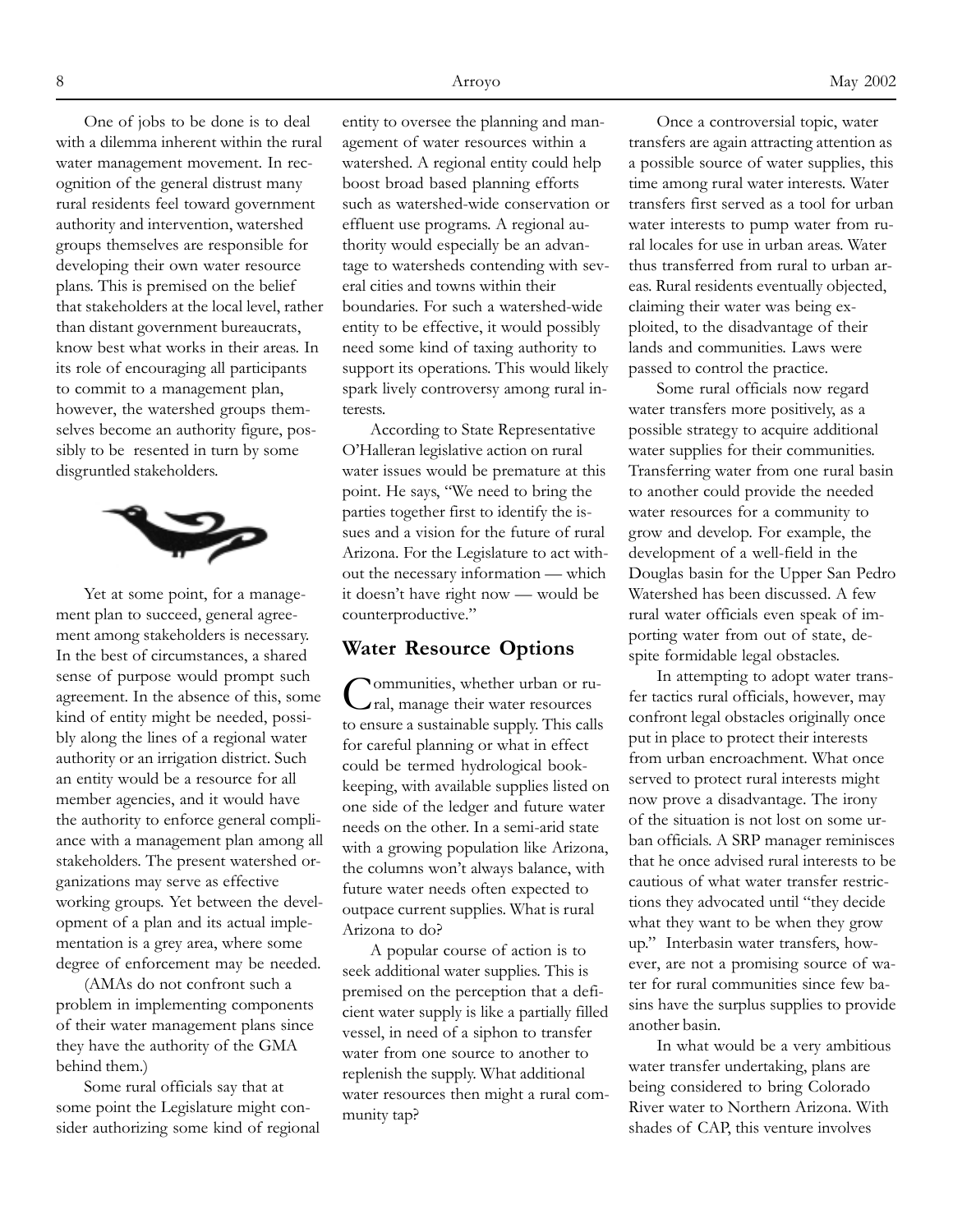constructing a pipeline to transport Colorado River water from Lake Powell to various Northern Arizona cities and towns, including Flagstaff, Williams, Kingman, Pine Springs, Ash Fork, Grand Canyon Village and to the Navajo and Hopis. Unallocated Colorado River water would be purchased for the project. This project is a major topic for discussion on the Coconino Group

water management agenda.

Several studies already have been done relating to the project. The U.S. Bureau of Reclamation issued several reports with cost estimates. Arizona State University's Morrison Institute studied the economic impacts the pipeline might be expected to have on the Flagstaff area. By all accounts it would be a very expensive project, still very

much in the future.

With limited available surface water sources, can increased groundwater pumping provide water needed by rural communities? Rural areas located outside AMAs can pump groundwater without having to contend with GMA regulations. This may seem an advantage, yet natural restrictions can be as formidable as legal restrictions. The

#### **Yuma's Water Issues Don't Fit Usual Urban/Rural Categories**

If a valuable perspective is gained by viewing state water issues within either an urban or a rural context, what is the Yuma context? Urban, rural or perhaps neither?

In many ways, Yuma is an anomaly, off in the corner of the state both literally and figuratively. It is located in the southwest corner of Arizona, away from the state's central populated region. Yet Yuma is a rapidly growing metropolitan area. Residents of Yuma are quick to point out that most Arizona citizens are unaware that Yuma is the third largest metropolitan area in the state and the third fastest growing metropolitan area in the country.

Unlike Arizona's other large metropolitan areas, however, Yuma is not within an Active Management Area. With most of the state's largest urban areas located within AMAs, these areas are generally viewed as the testing and/or proving grounds for Arizona urban water policy. Yet AMA water policy is of doubtful value to Yuma. A telling difference distinguishes Yuma from other urban centers. Whereas other metropolitan areas of the state struggle to establish sustainable water supplies, Yuma has an ample supply of water.

The Colorado River is central to Yuma water affairs. In 1947, the U.S. Bureau of Reclamation granted the

city a 50,000-acre-foot Colorado River allocation. Yuma also is involved in efforts to convert agricultural Colorado River rights to municipal and industrial uses. In managing Colorado River water supplies, Yuma must contend with the Law of the River. The Law of the River is a composite of state and federal laws and regulations, court decisions and international treaties made over time for the purpose of managing the Colorado River.

With its water affairs setting it apart from other urban areas in the state, does Yuma have much to gain by cooperating with rural water interests? Yuma is in fact affiliated with rural water users, with Yuma Assistant Director of Public Works Roger Gingrich vice-president of the Arizona Rural Water Association. The city's association with ARWA dates to the late 1980s when Maricopa County began buying rural lands for their water rights. Yuma feared it also might be targeted by urban interests as a source of water and became a charter member of ARWA to protect its water supplies.

Yet Yuma and other cities and communities along the Colorado River have not joined the Arizona Department of Water Resources in its effort to involve rural water interests in promoting more efficient water management. The state map on page 6

showing the locations of rural watershed organizations throughout Arizona indicates a noticeable absence of such groups along the Colorado River. Water concerns of Colorado River communities are sufficiently unique that seeking common cause with other rural water interests in the state is not a priority.

For example, groundwater pumpers along the Colorado River encounter different legal conditions than pumpers along rivers within Arizona. Well owners along the Verde, Salt and San Pedro rivers anxiously await a court decision that could significantly affect their pumping. The Arizona courts are laboring to define at what point their wells are actually drawing surface water. At stake are pumpers' water rights.

This issue also arises along the Colorado River, but with a difference. Groundwater pumpers deal with federal not state law. Unlike state law, federal law recognizes the connection between groundwater and surface water. Pumpers within a certain distance of the Colorado River are considered to be pumping river water and therefore must have a river allocation. What is lacking, however, is enforcement. BuRec claims it lacks authority to enforce the law. Meanwhile illegal diverters are pumping groundwater all along the Colorado River.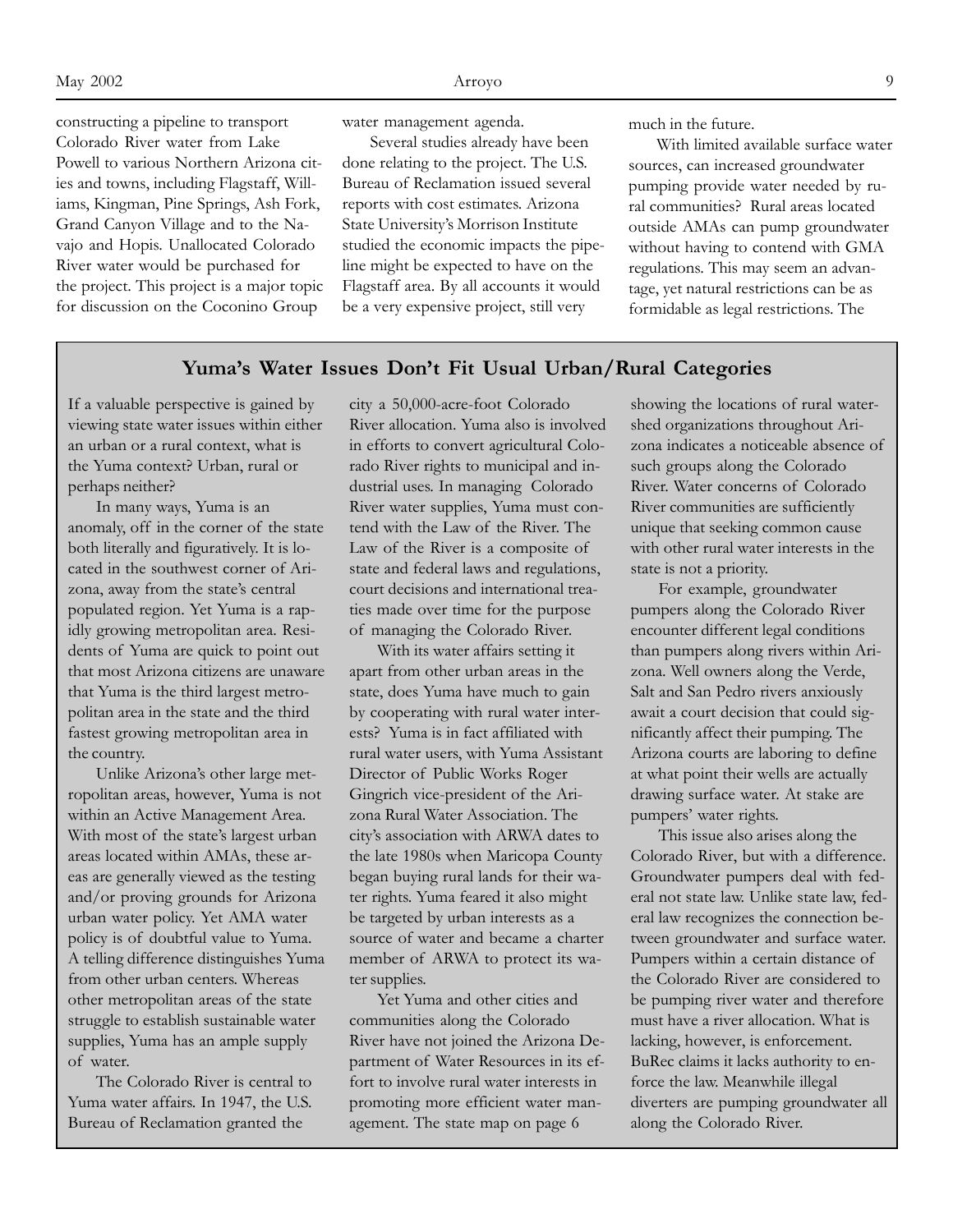great depth to groundwater in some rural areas limits access to this resource. This is the situation in much of the Plateau area of the state as well as the town of Williams which must sink a well a kilometer before reaching groundwater.

Even in some areas with more accessible groundwater supplies, pumping may be problematic in the future. A major, controversial and ongoing issue in state water affairs is defining the groundwater-surface water connection. Depending on the outcome of the controversy, some groundwater pumpers may find themselves in an awkward situation. What hitherto had been defined as groundwater might turn out to be surface water and subject to adjudication.

For communities along the Salt and Verde rivers this is a critical issue. The Salt River Project has claims to surface water from the Salt and Verde rivers and their tributaries including their subflow that is legally surface water since the 1931 Southwest Cotton case, long before the vast majority of wells on the watersheds were drilled. Communities along those rivers could encounter legal difficulties if it were demonstrated that their groundwater pumping reduced the rivers' surface flow.

That most of the remaining riparian areas in the state are located in rural regions further raises concern about groundwater pumping in those locations. Pumping could adversely affect streamflow. Sierra Vista is up against this issue, with its pumping monitored to note its effects on the flow of the San Pedro River through the National San Pedro Riparian Area.

In their efforts to gain additional water supplies, some rural officials argue a position that goes very much against the grain of established western water law. They note that rural regions often are the areas of origin for much of the water that ends up serving urban areas. For example, rural watersheds feed the Verde River, although the SRP, which owns much of the water rights to the river, delivers the water to users in the Phoenix AMA.

Some rural officials say it is not right that this "home grown" water leaves its region of origin for use in other areas and argue that such water should be used to meet the needs of areas closer to its source. Most authorities of western water law would agree that the legal and political implications of rearranging water rights along these lines are awesome.

With new water sources not readily available — or, in fact, unavailable — a sensible strategy would be to make present supplies go further. Rural communities have recourse to the established, tried-and-true methods of conservation and augmentation, strategies that are central to the AMAs' quest for more efficient use of water. Rain water harvesting, runoff detention, effluent use and enhanced recharge are strategies various rural communities are considering for making their water supplies go further.

For example, Fort Huachuca is negotiating with Huachuca City to pump its sewage to the fort's new effluent recharge facilities. This sewage will then be treated for recharge into the aquifer to lessen Fort Huachuca's impact on the water resources of the area. Flagstaff has been encouraging water conservation and relies on reclaimed water to augment its water supplies. The city presently uses about 25 percent of its reclaimed water and looks to increasing this percentage. As part of the effort to increase reclaimed water use, Northern Arizona University in Flagstaff is considering installing more reclaimed water lines on campus.

Ultimately rural areas face the same basic water resource dilemma that confounds urban areas, with more or less the same few promising options to resolve it. A prominent goal of managing water in the state, whether in urban or rural areas, is finding ways of coping with growing water demands in the face of limited supplies. Water resource strategies are called for. Whereas AMAs can rely on the force of law to encourage water users to adopt such strategies, watershed groups outside AMAs are presently without this enforcing power.

## **Rural Water Issues in AMAs and Non-AMAs**

W/ater issues are not always conveniently divided into those that are rural, non-AMA issues and those that are AMA issues. Discussed below are several issues that affect both AMAs and non-AMAs. Examining these issues in the context of their occurrence within and outside AMAs will help define water management variances between the two regions. It might also point to rural water and other water-related issues in need of further regulatory attention.

*Assured and Adequate Water Supplies* Legal requirements ensure that a proposed development has sufficient water supplies for its residents. To meet this requirement developers outside AMAs must demonstrate an adequate water supply while within AMAs an assured water supply must be proven. Both are standards of water availability. What are the differences between them?

The adequate water supply statutes were passed as a consumer protection measure in response to developers selling lots without access to water. Those who then purchased the land were left high and very dry. The adequacy statute requires that a physical supply of water be available at the site for 100 years. Neither declining water tables nor water quality is a consideration in the statute.

If a seller is unable to demonstrate an adequate water supply, options are available to enable the development to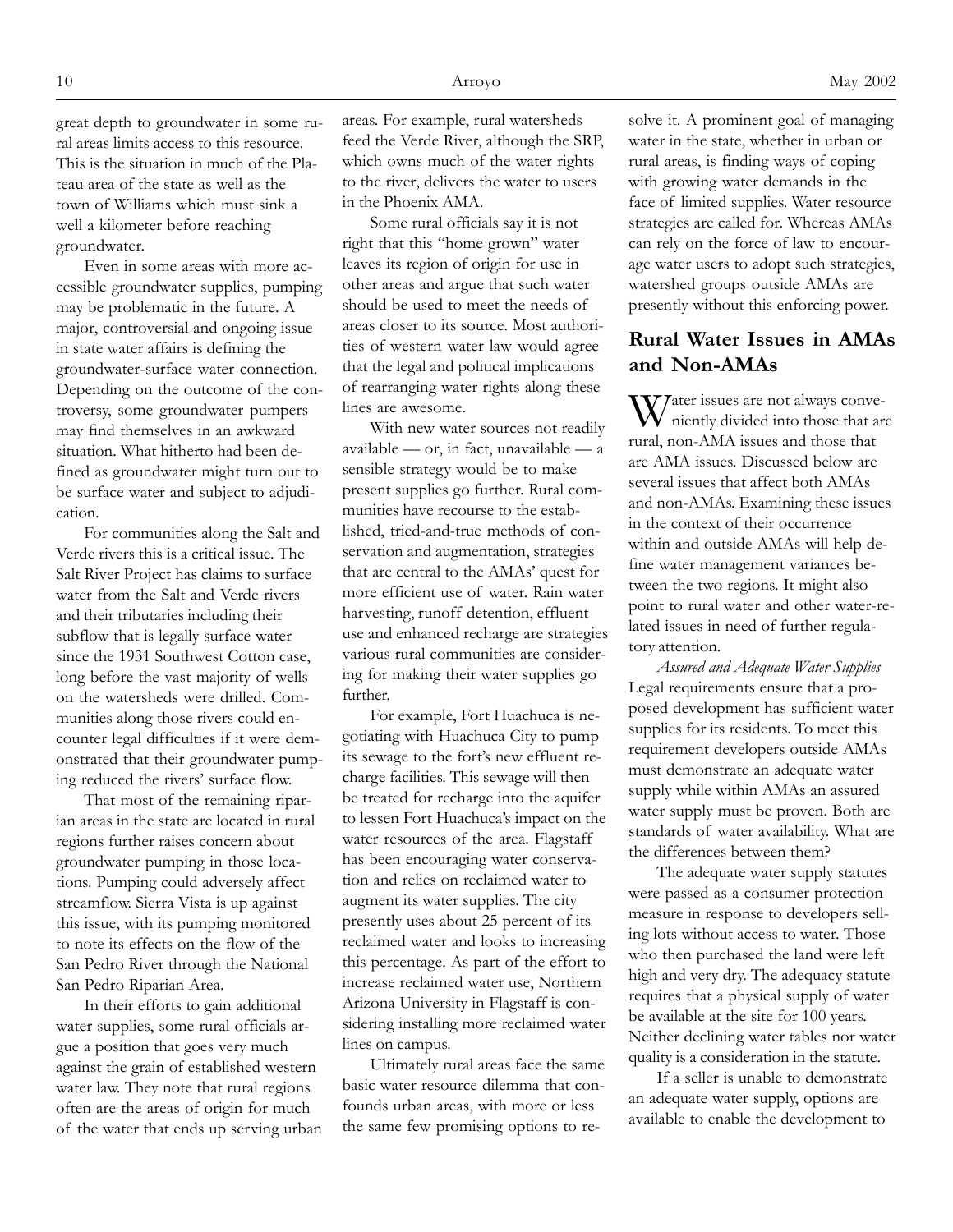be built. At this point, however, some counties would not allow the subdivision, although they face potential lawsuits if they take such action. Other counties permit the project but require the sale of the land to include a disclaimer indicating the lack of an adequate water supply, although subsequent or later buyers need not be informed.

The scenario differs within AMAs where builders must demonstrate an assured water supply. Like an adequate water supply, this requires a builder to demonstrate a 100-year water supply. More is involved, however, when establishing an assured water supply than when demonstrating an adequate water supply.

For example, an assured water supply designation or certificate requires that a major portion of the groundwater pumping must be offset by renewable water supplies, with the cost of meeting that obligation included within the landowner's tax or water bill. The assured water supply designation also requires consistency with the AMA management plan, including establishing conservation measures to meet water use targets.

Assurances that a proposed development has sufficient water supplies for its residents is obviously more vigorously enforced within AMAs than outside AMAs. Non-AMAs have regulations in place but the adequate water supply statute allows for various exceptions. The AMA's assured water supply rules more effectively protect the state's groundwater resources.

*Exempt Wells* It may at first seem that both AMAs and non-AMAs are on an equal footing when dealing with exempt wells. (Pumping at an exempt well is limited to no more than 35 gallons per minute. A seemingly insignificant amount, the 35-gallon limit, however, could add up to as much as 56 acrefeet of groundwater use per year.) In

both areas exempt wells generally go unregulated, exempt from GMA regulatory provisions within AMAs and free of regulation in the generally laissez faire climate of non-AMA regions.

A difference exists however. AMAs are in the water management business, and exceptions to their regulatory rules stand out for attention. In effect, exempt wells within AMAs raise an equity issue not raised in non-AMAs. Exempt well users do not have to join AMA efforts to achieve management goals and are unaffected by GMA replenishment obligations, conservation requirements, withdrawal fees and requirements to measure and report withdrawals.

Within AMAs, exempt wells are an exception that goes against the grain of water management efforts in the area. In its review of AMA operations, the Governor's Water Management Commission studied the exempt well issue and came up with recommendations to bring them more in line with AMA water-saving goals. Exempt wells in non-AMA regions are not a regulatory anomaly, regulated neither more nor less than other types of wells in the area.



*Wildcat Subdivisions* In Arizona, since counties regulate subdivisions only if they contain six lots or more, many subdivisions fall through the cracks and go unregulated. For example, a 40-acre parcel might be split into five parcels and sold. Each of the new landowners might then split their parcels into five parcels for sale. None of the individual parcels would need to meet any county subdivision requirements or regulations. The net result is a subdivision of individual properties, most likely obtaining

water from exempt wells with wastewater draining to septic tanks.

These are called wildcat subdivisions or lot split areas, and they occur in unincorporated areas, not within city boundaries where regulations apply. They occur mainly in rural or semi-rural areas of Arizona, both within AMAs and non-AMAs. Their reliance on septic tanks may result in increased nitrates in the drinking water. Also the exempt wells providing water for the subdivision can raise concerns about groundwater supplies in an area, especially during dry years. In AMAs, DWR might have regulatory authority over some underlining issues involving wildcat subdivisions, but such developments outside AMAs generally go unregulated.

Efforts have been made to address the problem, thus far with little or no success. County planners issued a report in 1977 that discussed the proliferation of these areas with their substandard infrastructures, including septic tanks and the potential problems they pose to drinking water wells. In response, legislation was introduced in 1978 but failed.

Since then numerous bills have been introduced, with none successful. Some claim the Legislature lacks the political will to take on the issue, viewing it is as a private property rights concern. Perceiving wildcat subdivisions as a private property rights issue complicates efforts to regulate them, whether occurring within or outside AMAs. Private property rights is a highly charged political issue in Arizona.

### **Conclusion**

That Eskimos have many different words for snow serves a purpose since snow is an overwhelming presence in their lives. Snow is a constant condition that is closely observed, its characteristics interpreted to determine life-and-death matters. The ingenuity re-